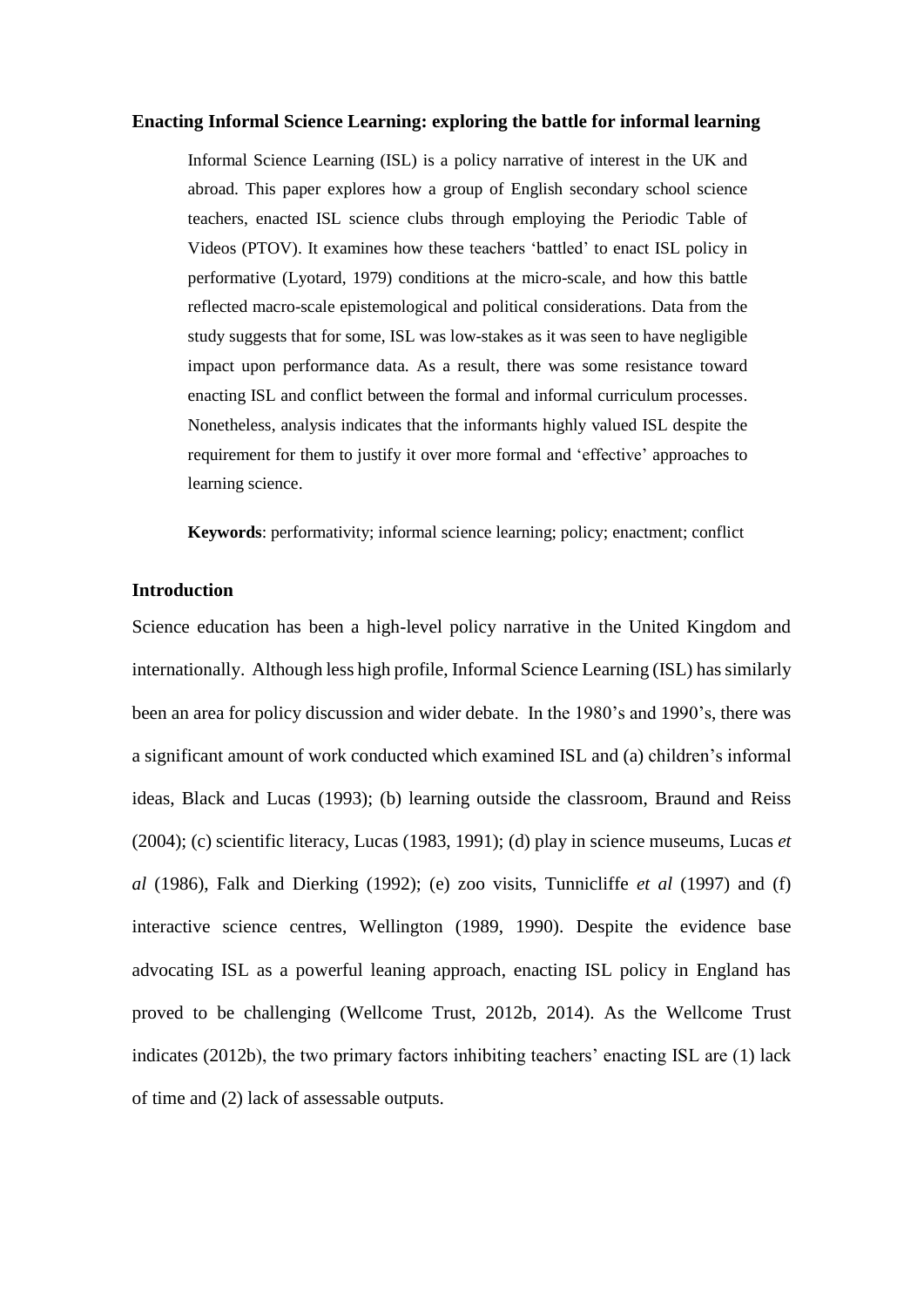The title of this paper focuses upon what one teacher described as her 'battle' to enact<sup>1</sup> ISL in her school, a battle which was similarly recounted by other informants. These teachers described fundamental tensions between the demands of the formal curriculum, increasingly located in 'performativity' (Lyotard, 1979), and their attempts to enact ISL. From examining ISL policy enactments at the micro-scale, the paper suggests that they reflected some of the macro-scale epistemological and political considerations which structure education both in the schools in question and in current national and international neo-liberal educational models.

It is important to be clear at the outset - the formal science curriculum is clearly not solely a performative tool. To claim otherwise would blur the epistemic distinctions between the functions of the formal and informal curriculum. However, the discourses rehearsed by the participants in this study suggest that performativity had crept so far into the systems of their schools that it suppressed anything other than overtly exam-focused teaching.

English schools have been described as inhabiting a 'performative' environment (Ball, 2003; Lyotard, 1979). Performativity is the drive for, and analysis of, efficient production and the 'optimisation' (Lyotard, 1979, 11) of the relationship between what is input into a system, and the corresponding level of output. Performativity promotes regulatory mechanisms (Ball, 2003) such as the high stakes school inspections completed by the *Office for Standards in Education, Children's Services and Skills* (OfSTED).

Successive UK Governments have positioned science as a central indicator of school effectiveness. As a result, the number of A\*-C GCSE grades attained by students in science form part of the data set used by inspectors to rank schools. Consequently, the

1

<sup>&</sup>lt;sup>1</sup> Policy is not implemented but enacted - that is, teachers read policy in relation to their own context and enact it with consideration of this context (see Ball *et al*, 2012).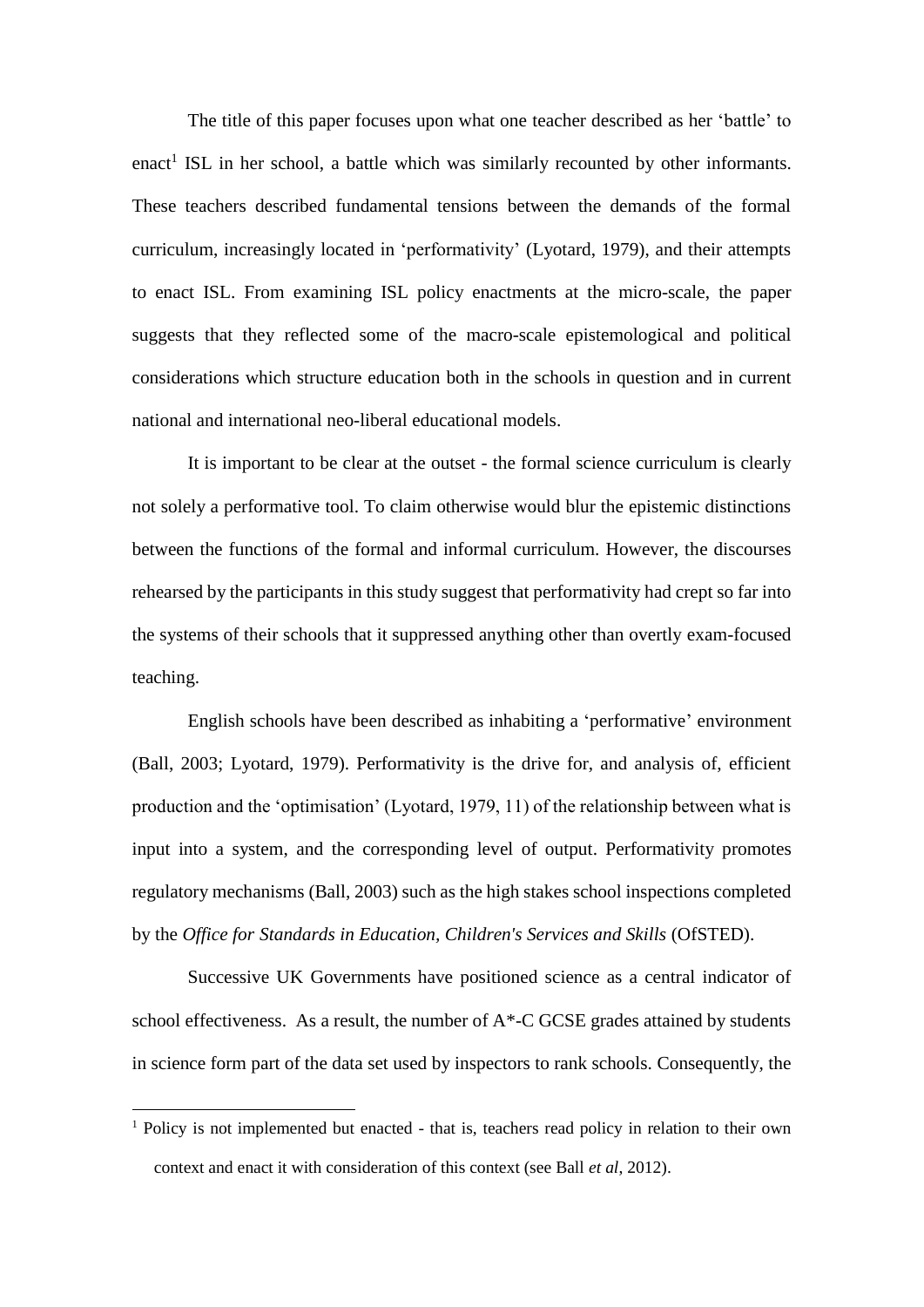performance of students in science GCSE examinations, and the use of this data in school inspection, are increasingly high stakes (Perryman *et al*, 2011).

The paper examined ISL in the setting of science clubs which took place in three English secondary schools called for the purpose of this paper Willow Hill, Valley and New College. The paper considers how teachers in these schools employed a pedagogical tool - the Periodic Table of Videos (PTOV) - to support their enactment of ISL and how the informants' enactment of ISL resulted in the development of a decentralised informal curriculum.

#### **Defining an ISL science club**

Science learning is overwhelmingly equated with the formal science curriculum (Black and Lucas, 1993). However, people learn science from different sources, in different ways and for a variety of different reasons and which contrast from individual to individual (Lucas *et al*, 1986). For some people - at certain times and for certain reasons - learning in the formal curriculum can contribute more than the informal (Wellington and Ireson, 2008). However, the opposite is also the case - at certain times and for certain reasons informal learning can contribute more than the formal (Schibeci, 1989).

The Wellcome Trust (2012a. 2012b) highlighted how physical location was important in delineating between the formal and informal learning. ISL can take place outside of the formal school curriculum such as in theatres, music festivals and mediated by tools such as television, video, games and the internet. ISL can also take place in the formal setting of schools, colleges, science centres and museums (Philips *et al*, 2007).

What delineates the formal and the informal is far more than just location, as there are some fundamental pedagogical and epistemological differences (Lucas, 1983). Formal learning is mediated by the curriculum, is compulsory, deliberate, highly structured and regularly assessed. Informal learning is voluntary, haphazard and un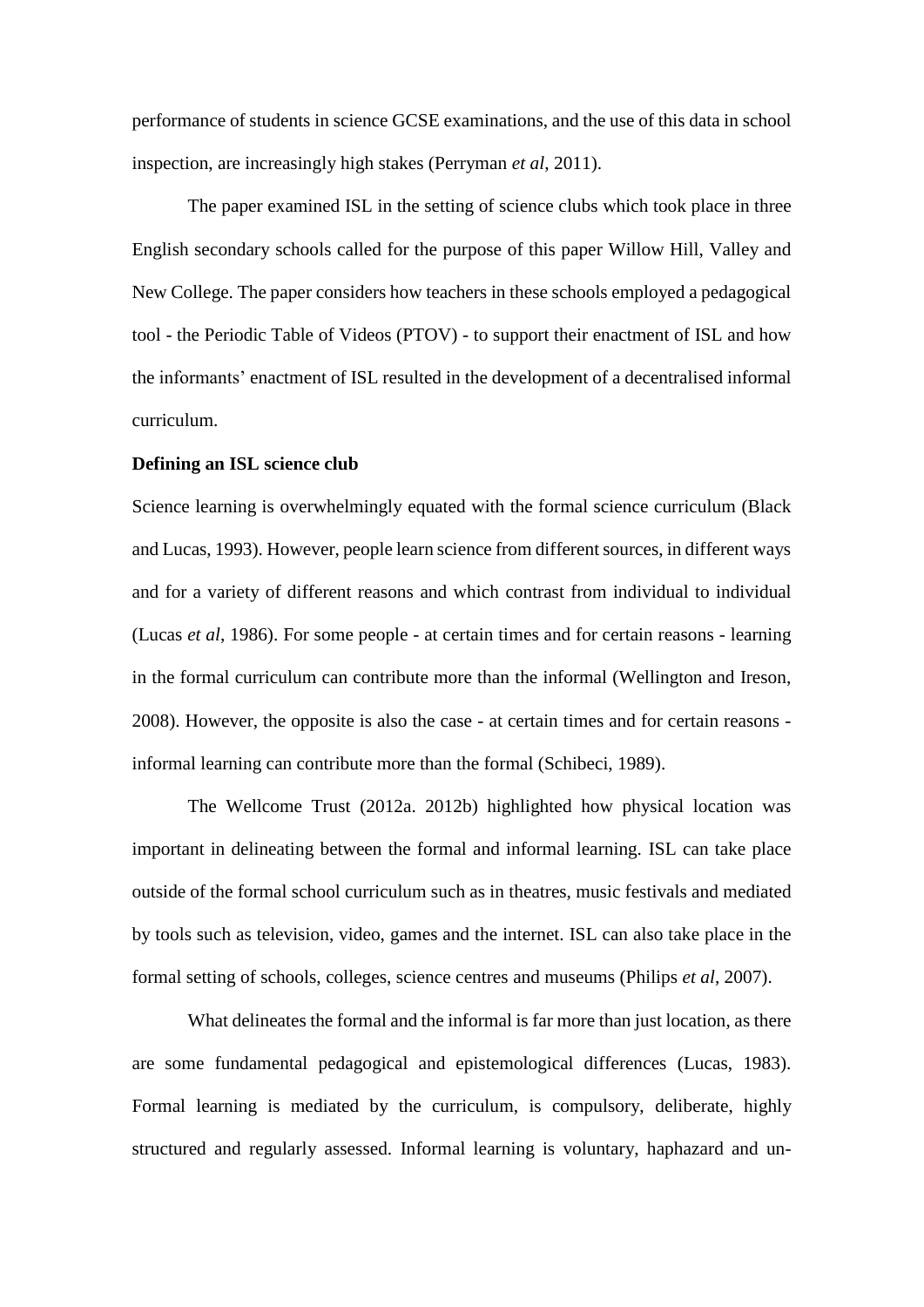assessed. Moreover, ISL can be both intentional and unintentional, accidental and deliberate.

There are, of course, advantages and disadvantages for both formal and informal learning (Stocklmayer *et al*, 2010). However, the distinctions between the two are not necessarily clear-cut (Lucas, 1983) and there can be tension between the two. As Wellington and Ireson (2008) indicate, although informal learning can support the formal science curriculum processes it can also conflict with them. From drawing on the literature, this paper defined ISL science clubs as sessions sharing the following characteristics:

- occurred before school, at breaks, lunchtimes, after school and during non-formal curriculum time
- not assessed
- did not follow a set curriculum
- non-compulsory
- open to all students attend

Sessions which focussed on the following were not considered to be ISL science clubs:

- examination preparation and technique
- course work catch up
- linked closely to examination topics
- sessions only offered to a specific cohort of students in targeted attainment bands
- compulsory
- had assessment an integral part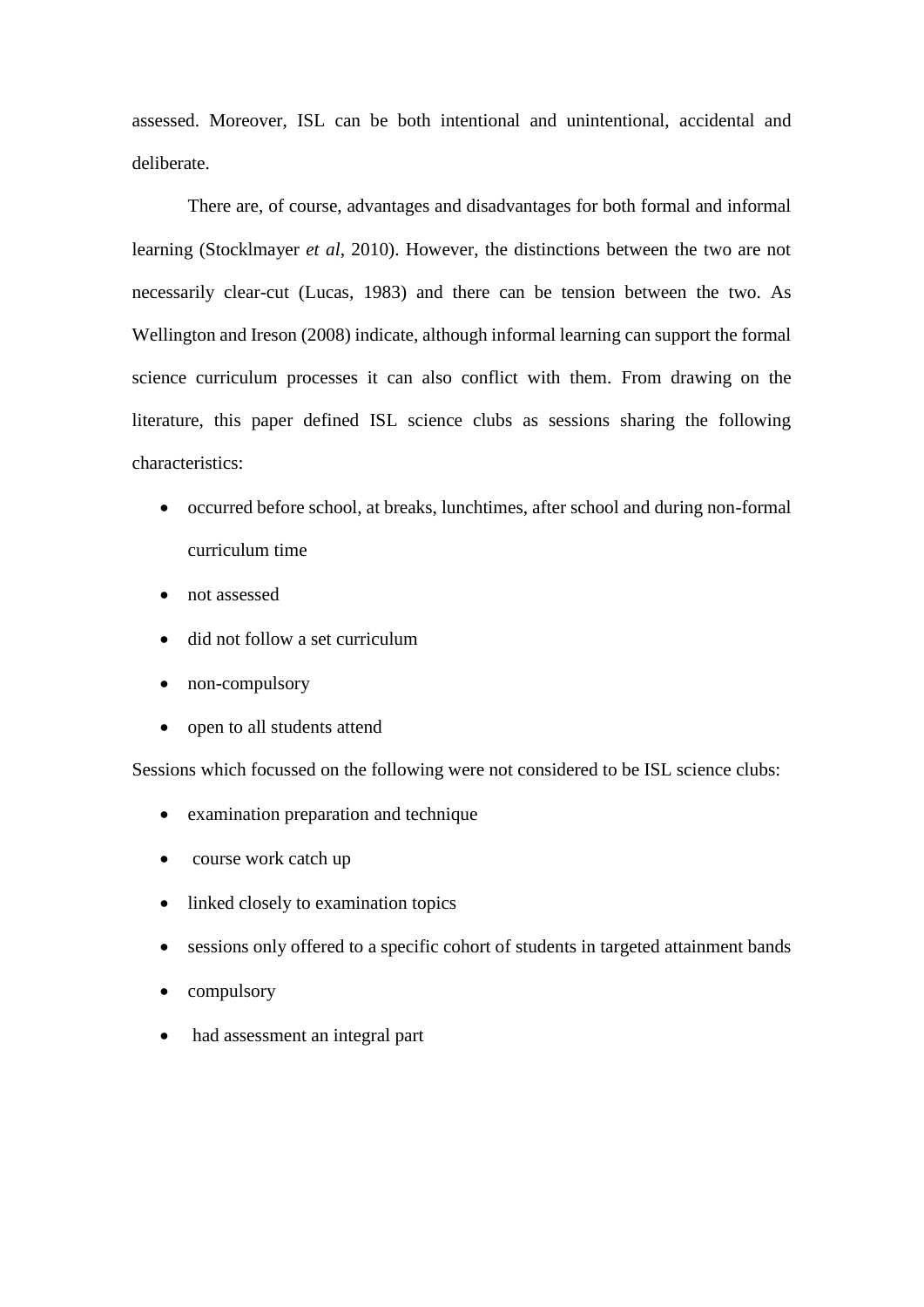#### **Periodic Table of Videos (PTOV)**

The project employed the *Periodic Table of Videos* (PTOV) as an ISL intervention and to support ISL in the participants' science clubs. The purpose of using PTOV was to give the informants the opportunity to use a tool which was based upon an informal approach to science learning (Poliakoff and Harran. 2008).

PTOV is a free social media web site and video resource exploring different facets of chemistry. On the PTOV site the periodic table consists of an interactive menu. To access a PTOV, the viewer can either select individual videos from the You Tube channel by name, or click on an element on the periodic table which is displayed on the website homepage. A video resource is then revealed which provides a discussion on the element or topic for the session. PTOV are either named by element or by broad topic such as 'road trips'. As of January 2015 the site contained over 500 videos which had been watched just under 50 million times globally and with the YouTube channel having over 350,000 subscribers. In all of the ISL science clubs in this project, students had the opportunity to:

- access the PTOV website
- 'play' with the PTOV during the ISL science club sessions
- navigate around the interactive period table
- investigate different elements through the PTOV videos
- report back what they had discovered form PTOV to the rest of the group
- have group discussion around findings from using the PTOV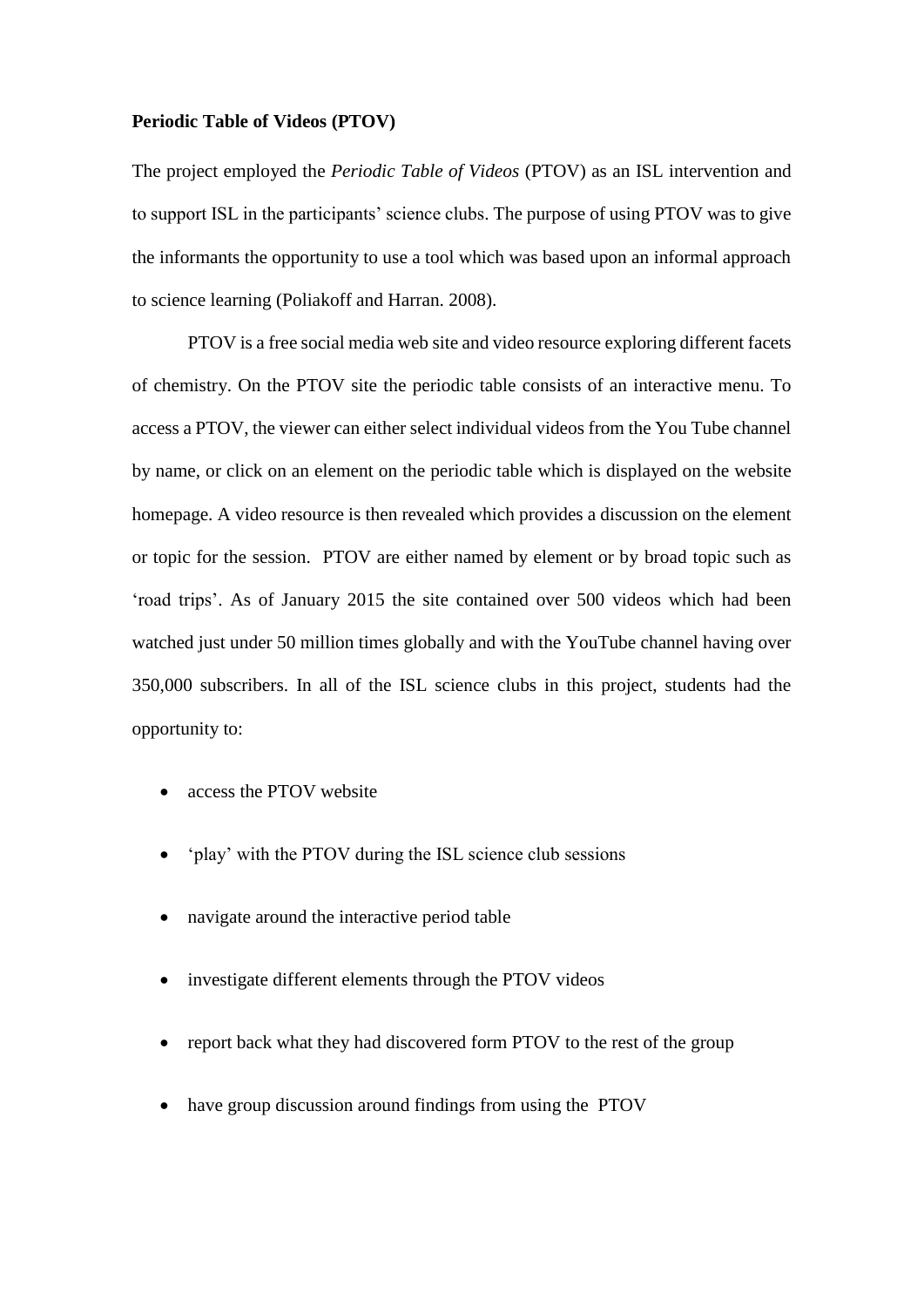#### **Research methodology**

Data were generated from science teachers (*n*=5) who worked in three different schools in the Midlands of England, and by a focus group of teachers (*n*=3) from a further two schools. The *British Educational Research Association* (BERA, 2011) ethical framework was adopted to ensure anonymity and protection of the informants.

Reflexive interviewing was employed which acknowledged that interviewing is a social practice (Kvale and Brinkman, 2008). In reflexive interviewing, the interview is recognised as (a) laden with ethical issues (b) embedded in social and historic context (c) involves asymmetrical power relationships between interviewer and interviewee. These were important consideration, due to the sensitive nature of some of the conversations which took place.

So as to achieve a level of trustworthiness (Guba and Lincoln, 1994), Denzin's (1970) approach of method triangulation was employed. Interview data were supplemented by data generated through observations (Delamont, 1976), see Table 1, and from a focus group of  $(n=3)$  teachers from two further schools. The schools identified in this paper formed part of a partnership network and invitation to contribute was advertised in science departments in the schools with informants self-selecting to participate.

### TABLE 1 HERE

#### Table 1. Data generation sources

Only three of the key informants had used PTOV prior to their participation in the research. Of the focus group, one informant had previous experience of PTOV. Prior to proceeding with data generation, all informants were given a month to explore the PTOV website and to choose three PTOV they wanted to use (Table 2).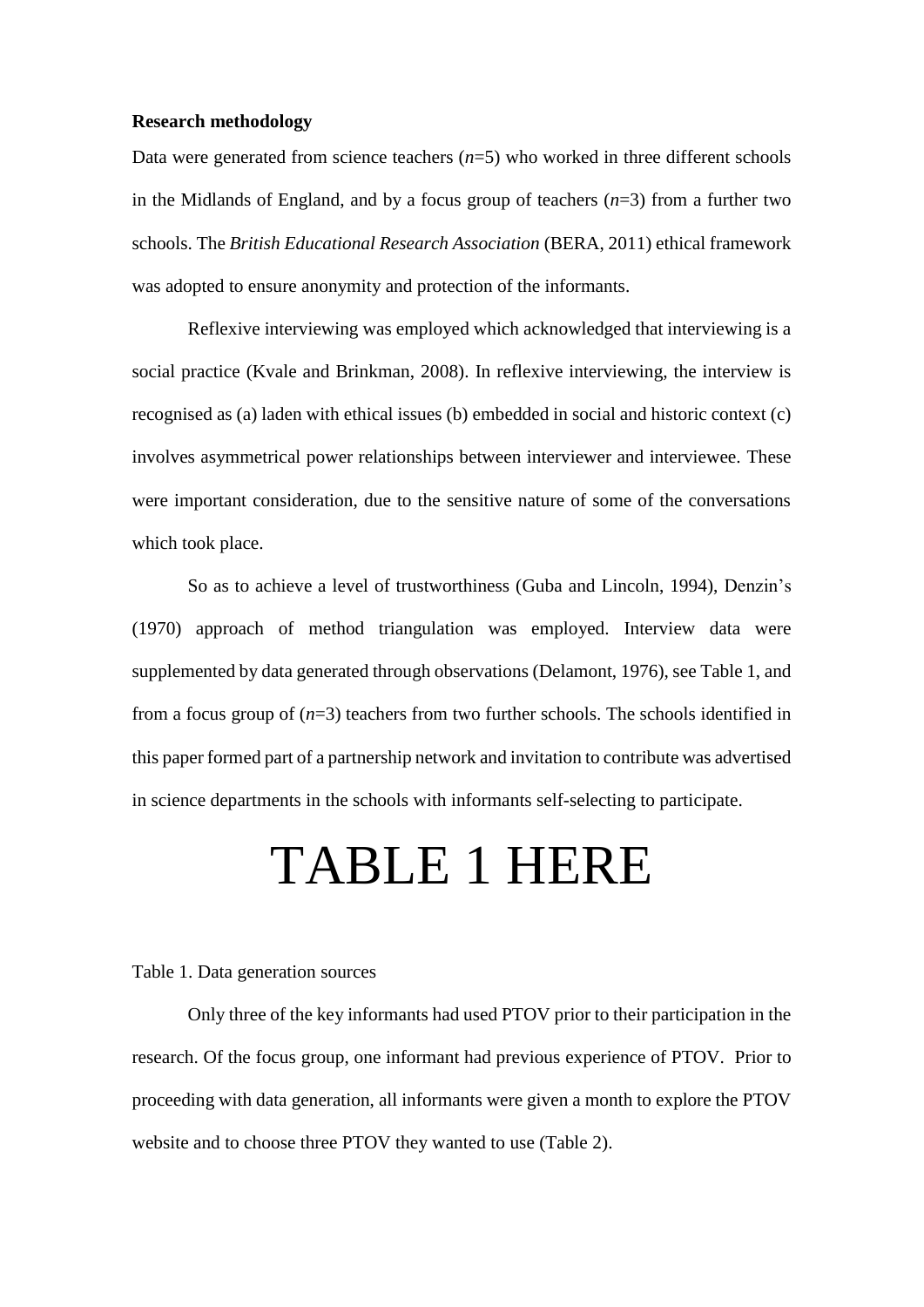## TABLE 2 HERE

Table 2. PTOV selected by participants for them to use in their ISL science clubs

From drawing on grounded theory literature (Strauss & Corbin, 1998; Charmaz, 2005), analysis consisted of coding and the identification of concepts and categories. Concepts related to discrete phenomena, with categories linking groups of these phenomena together (Table. 3). In grounded theory, the coding of data informs the data the researcher investigates, and the hypotheses which are developed (Glaser & Strauss, 1967). Consequently, rather than coding being a distinct and singular stage it was a continuous part of the analytical process (Strauss & Corbin, 1998). From this analysis five categories emerged, although due to space restrictions only the final two are focussed upon here:

- What is science education for
- ISL and the school climate
- ISL and formal requirements of success
- The pressure to perform
- Developing an ISL curriculum

# TABLE 3 HERE

Table 3. ISL category and concepts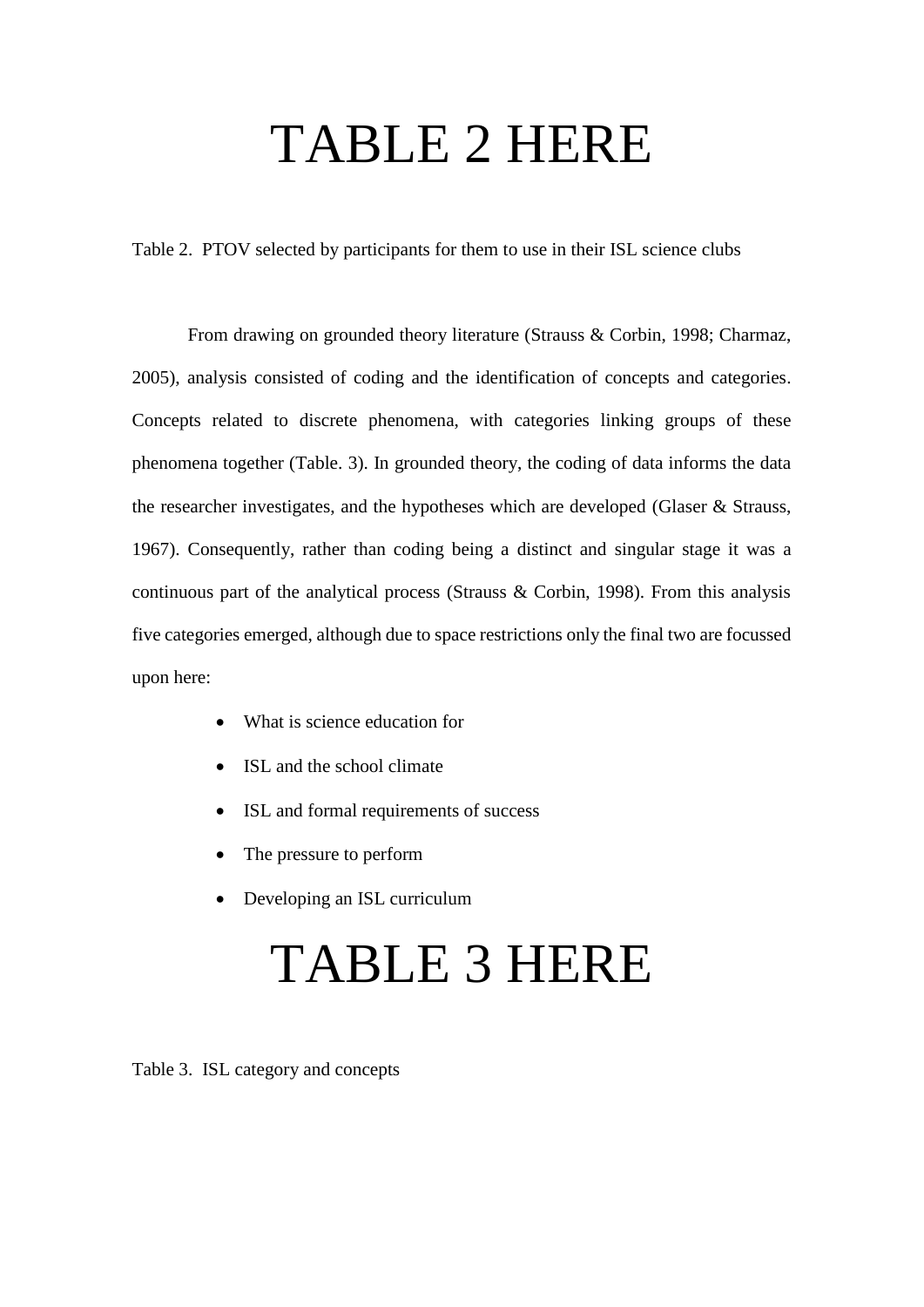#### **The pressure to perform**

There has been research examining the pressures teachers face in their work (see Troman, 2000). Troman's work paints a picture of high-stakes milestones in teachers work which lead to a high pressure environment. Data analysis highlighted the 'pressure to perform' category which reflected how heavily the informants felt directed in their everyday teaching practice and the degree to which pressures from performative tools such as inspection directed their work .

In each of the three schools there were tightly defined learning schemes, assessment points, intervention groups and streaming. Additionally, there were highprofile high-stakes inspection readiness procedures where teachers took part in 'mockstead' inspections (see…). When all of these elements of the informants' work were allied to the large amounts of marking and lesson preparation required, these teachers maintained that opportunities for ISL and new pedagogical approaches were few. Analysis of the data in the pressure to perform category suggested that despite these pressures:

- ISL helped students to engage with scientific models
- ISL helped students to reflect on science as a way of understanding the world
- ISL gave students the opportunity for experimentation
- ISL supported group work

#### **Engaging with scientific models**

The *Cola Problem* PTOV explores how soft drink manufactures in the USA had to change their recipes because small amounts of a chemical (methylimidazol) had been found in the drinks. The video uses three dimensional molecular models both of the chemical and of caramel - which is used as colouring in the drinks and was the chemical's source - to represent the molecules in the drinks. Megan used the Cola problem PTOV to stimulate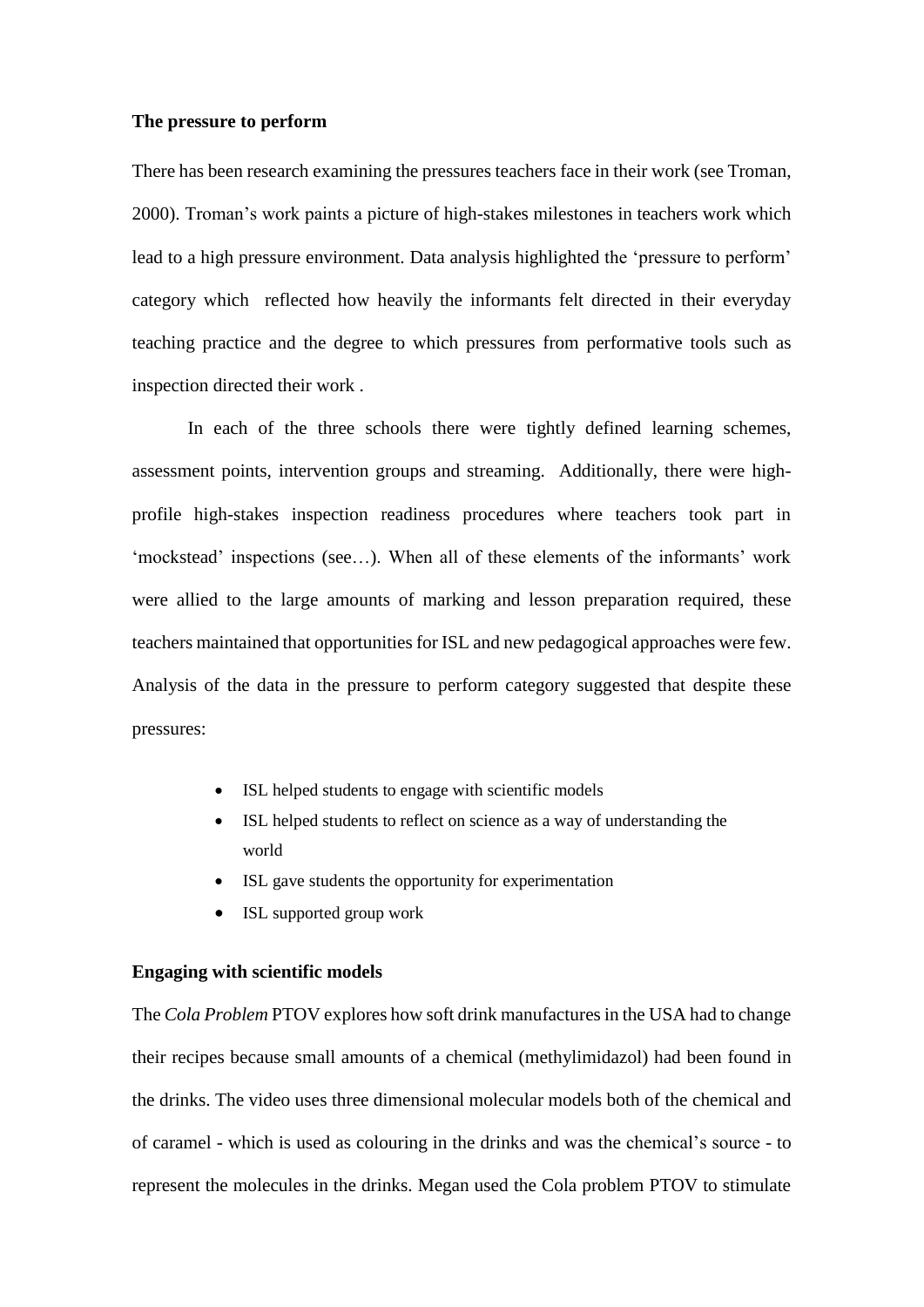her students understanding of how to model a physical representation of the caramel molecule:

Megan used molymod<sup>2</sup> kits to demonstrate building a caramel molecule and then asked her year seven students to do the same. She asked them to 'pull apart' the molecule and label the different atoms which made the molecule. She then asked her group to explore what would be the consequences for the manufactures of changing the colouring of the drinks. This generated a discussion about brand loyalty, the psychological impact upon customers of changing a products colour, and the possibility of competitors increasing their market share. (Observation field note)

In this instance, the students were given the opportunity to 'play' with molymod kits - none of the group had used them previously - in the same way as Jordan, one of the students, described as a "proper" scientist had done in the PTOV. The contextualisation of the learning as something both the students, and a 'proper' scientist, could do was central to the students' learning. Moreover, the discussion generated around the ethical and business considerations of the drink colouring was located in the 'real world' context of a drink all the students had tasted.

What emerged from the analysis of the Cola problem session, was that the students' learning could clearly be direct toward both an informal settings but also formal science examinations. The purpose of Megan's sessions was to stimulate her students' understanding of what 'proper' scientist did and highlighted that, at least in the smallscale example of using the moly-mod kits, her students could do the same thing. What was particularly powerful was how the students engaged with the task and were able to construct their own molecular models with confidence and accuracy after only a short time period.

1

<sup>&</sup>lt;sup>2</sup> Molmod kits are used to build three-dimensional models for organic, inorganic chemistry, biochemistry and general science applications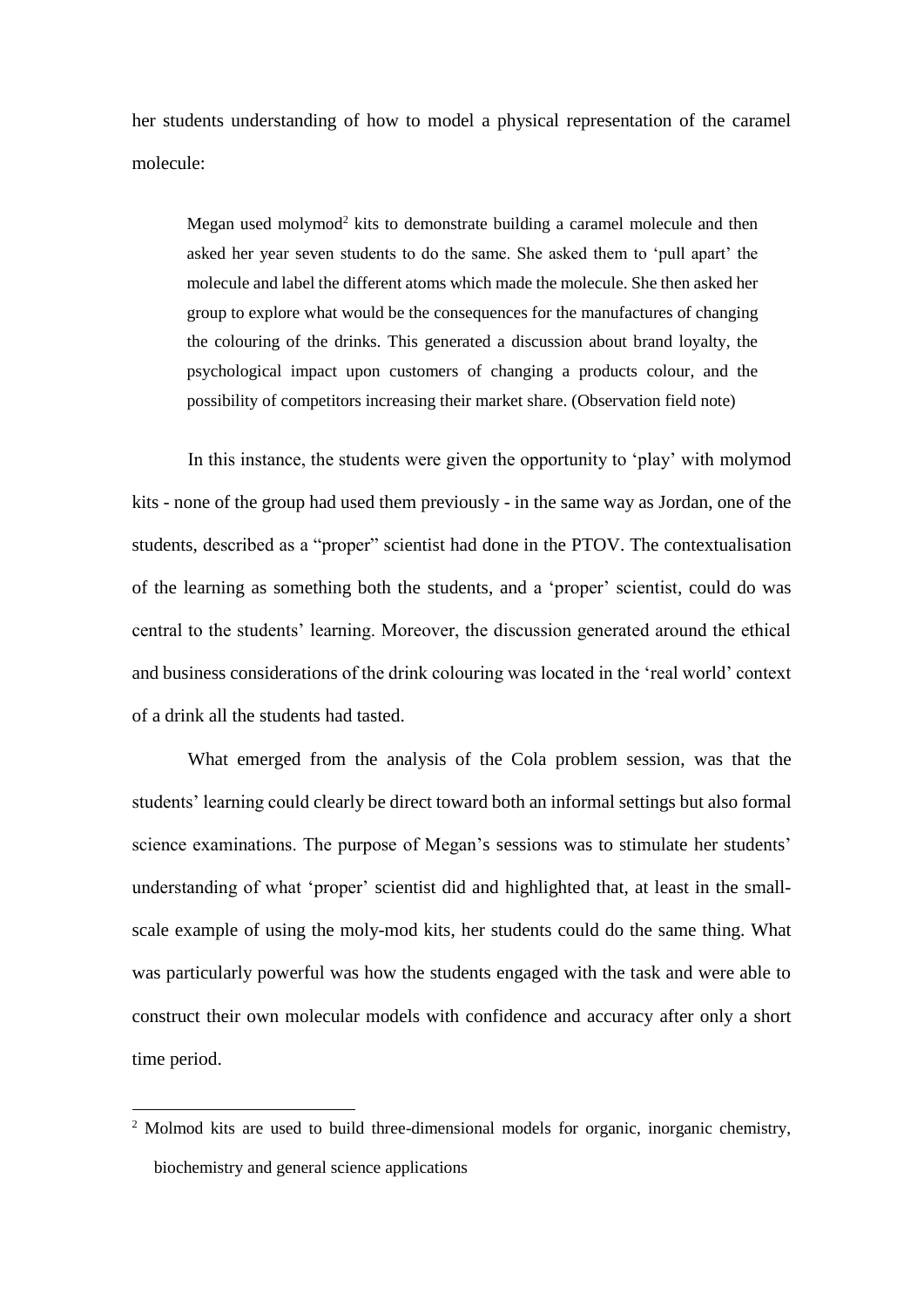This ISL session was in stark contrast to what Megan described as the formulaic approach outlined in the school's Schemes of Work which suggested that students draw molecules from chemical formula. For Megan, absent in this approach was the vital contextualisation for her students of molecular modelling - contextualisation which was central in the cola-problem PTOV. In contrast to ISL, and due to the absence of contextualisation in the formal approach, Megan claimed that the abstract and decontextualised nature of molecular modelling prevalent in the formal approach to the topic remained just that for her students abstract, and at times, impenetrable.

#### **Science as a way of understanding the world**

Evident in the data was how ISL helped students to be what Claxton (2007, 132) called 'venturesome' in their learning. For example, Sahida used the *Chemical Weapons* PTOV to focus on the ethical dilemmas surrounding the science of nuclear weapons. After watching the video, the group was split into two and given the task of debating for, or against, the science which underpinned the development of nuclear weapons.

Of note in this instance was how the students engaged with debating and ethical argument which, as one of the students Stevie commented, was an important point:

What I found out was that if I have to argue about something then the facts are really important...it's like knowing the scientific facts is like having power which you can use. It's not like facts don't have a point...they do. (Observation field note)

A particularly interesting part of the session then followed. In answer to Stevie's comment, Sahida opened up a further debate which examined what was the importance of evidence in the scientific method. From the ensuing conversations, the students outlined how considering science as a means of developing evidence highlighted that 'facts' were more than just important for answering test questions.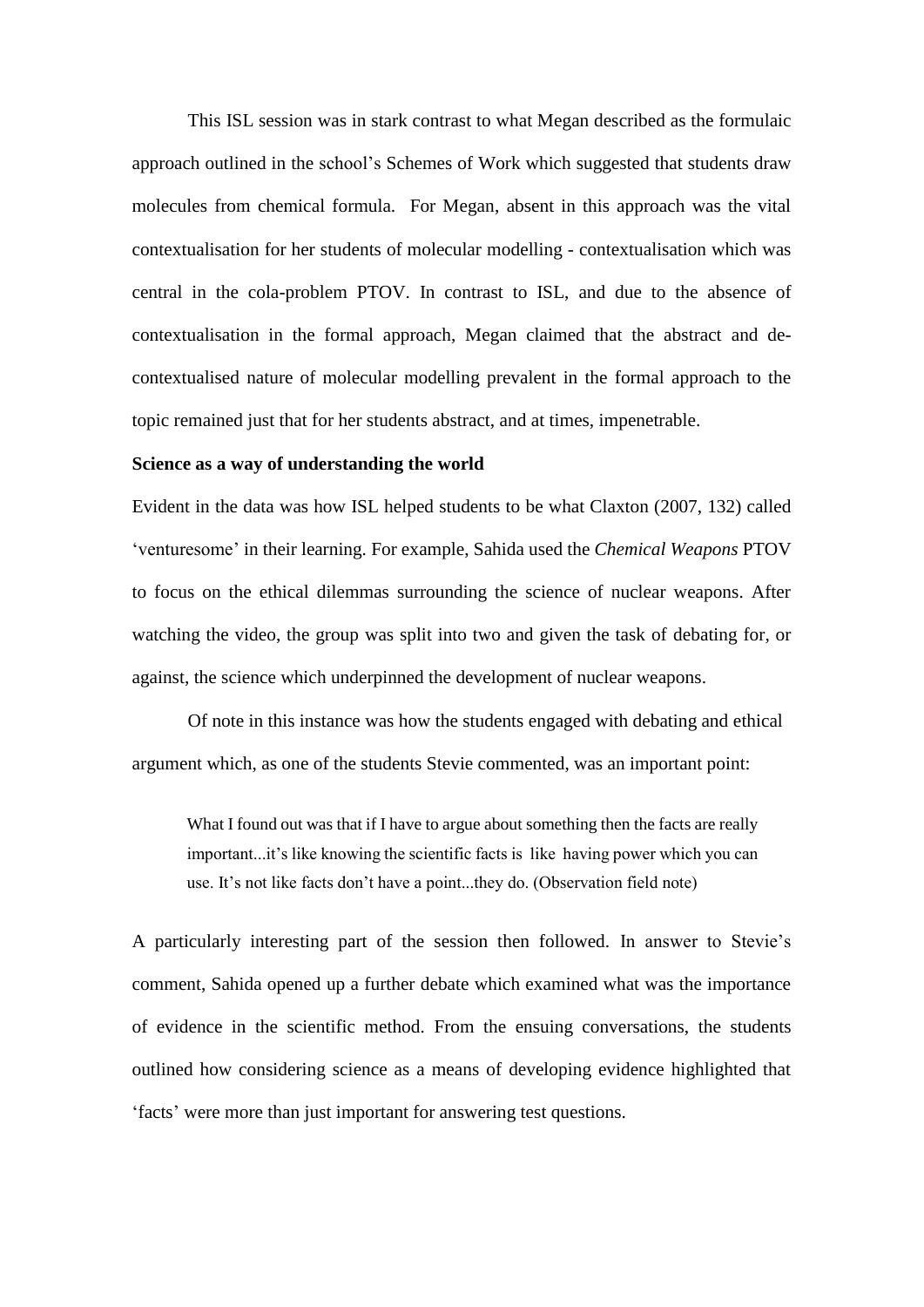For Sahida, central to the session was that her students had the opportunity to experience how science could be used in 'real' life. This was an opportunity she rehearsed which was simply not possible within a formal setting due to the time pressures of the day-to-day curriculum. The group had a range of powerful opinions regarding nuclear weapons and the session illustrated the importance of exploring scientific ethical dilemmas through ISL.

#### **Opportunity for experimentation**

The informants suggested that practical work, and particularly investigations, had diminished due to increasing demands on curriculum time (see Dillon, 2008). Megan chose to address this through her ISL science club by using the *Perfect Perfume* PTOV. Megan had taken her group to the local shopping centre where the students explored the various perfumes on sale. They were asked to rank the aroma, packaging and advertising of the product and link this to the price, this was collated as data which the students took back with them to school. When they returned to the school laboratory:

...the students had access to a range of ingredients with which to design their own perfume. The level of accuracy they demonstrated with regard to measuring, cataloguing and designing experiments was particularly impressive. (Observation field note)

The transformation of the local shopping centre into an ISL venue was a significant part of the session. This process also drew parallels with what Tully and Lucas (1991) describe as the 'vicarious and direct' learning experiences which can result from 'direct interaction' with artefacts in a setting. Drawing together the students' learning from the video, their own field work and the approaches they used in the manufacture of their own fragrance was supported by an ISL experience. As Ishmael illustrated: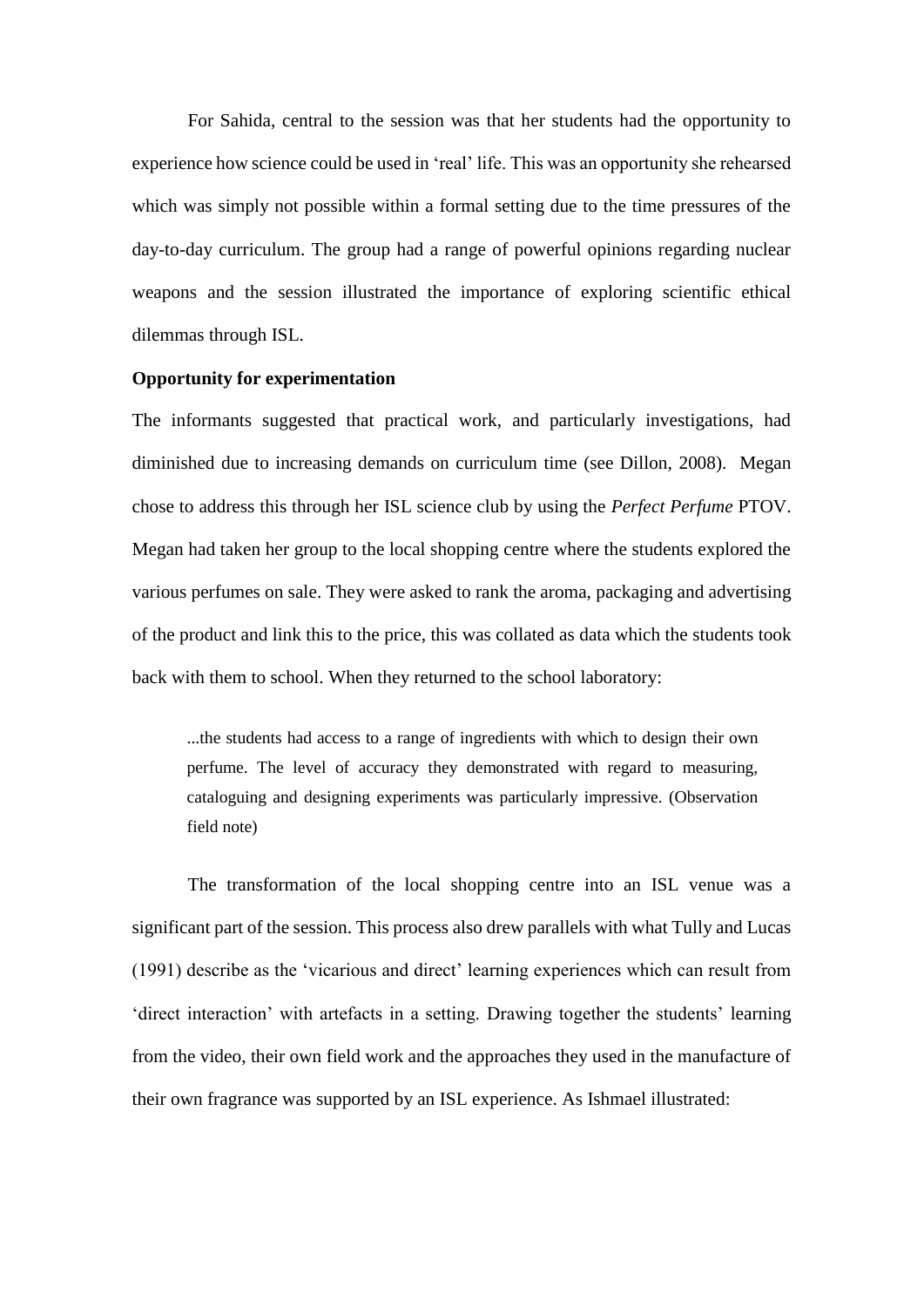Going to the shop and then back to school changed how I thought about the session. I learnt loads about the chemistry involved in making perfumes and I can see how something that I'm not particularly interested in as a product is really interesting from a chemistry viewpoint. (Observation field note)

#### **Group work**

What stood out in the data were how group work was a key component of ISL. Charlie's session exploring Quick Response (QR) codes, required his students to design their own periodic table using a QR code generator. Drawing on a model developed by the PTOV team, the students made their own video on an element and then produced a high resolution printable QR code which would link a Smartphone user to their video and the PTOV website.

Rakim made the point that in an ISL environment, group work is natural. Whilst he used group work regularly in his formal science classes, Rakim remarked that ISL lent itself to an almost organic forming and reforming of groups. He reported that in curriculum time where he carefully considered the groupings, but he was open to the students having a free choice as to groupings within the informal setting. This of course could be due to the students opting to come to the sessions and therefore more disposed to working in such ways. However, Rakim was adamant that there was an element of ISL which had re-orientated the students, and his own, approach toward group work.

#### **Developing an ISL curriculum**

There has been work which explores stakeholders' views upon the science curriculum (see Osborne and Collins, 2001). What was evident in the 'developing an ISL curriculum' category was that the informants rehearsed a tension between the formal and informal curriculum. There was a consensus amongst informants that the formal curriculum had become increasingly examination focussed rather than developing students'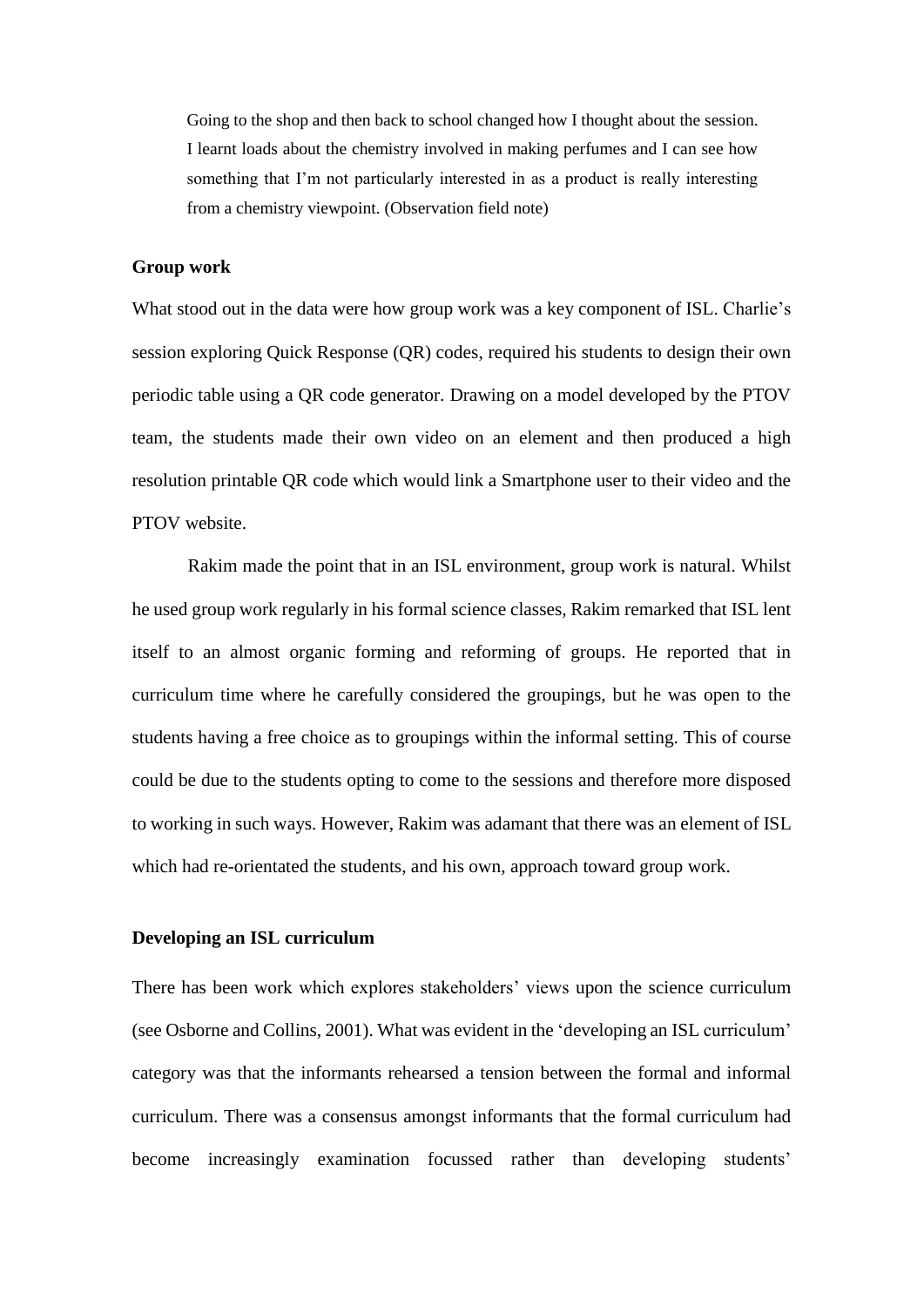understanding of scientific processes (see Geelan *et al*, 2004).

The informants maintained that one of the consequences of an examination facing formal curriculum was that opportunities for students to explore scientific concepts, and crucially to get things wrong, were seldom. It was to address this limitation that the informants felt ISL gave them and their students' opportunity for a space to consider science through a different lens. Analysis of the data in this category suggested that:

> • The informants described conflict between an ISL curriculum and the demands of the formal curriculum

#### **Curriculum conflict**

What was particularly evident in the data was the conflict between the ISL curriculum evident in science clubs and the formal day-to-day curriculum. In all of the informants' schools, science clubs tended to be formal with an overt focus on improving students' attainment. Megan outlined how she wanted to challenge this model:

> I went to science club at school and they were great. They were about really exploring some of the stuff we did in lessons but somehow they were different. They were relaxed and informal...and I felt like a 'proper' scientist. That's what I want my science club to be like. (Megan - interview)

The data also suggested that ISL was used by informants as a means of circumnavigating the constraints imposed upon their teaching by the demands of what Charlie described as an "examination facing curriculum". Moreover, ISL supported the informants to explore parts of science education they did not have the time, or justification, to explore during curriculum time lessons.

Ben-Peretz (1990) outlined the 'encounter' between teachers and curriculum and how some teachers decide to re-orientate the relationship between what is indicated as to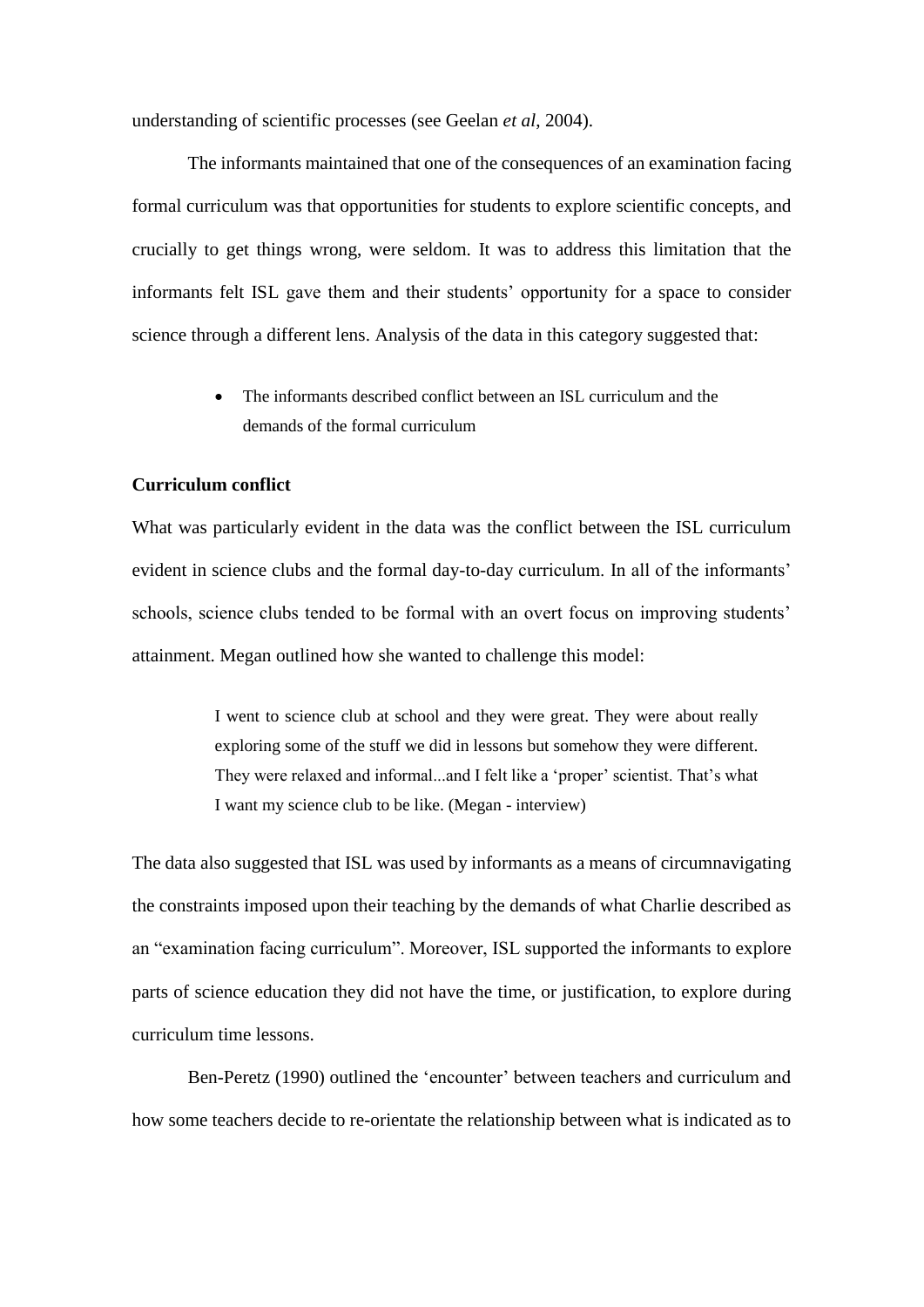be taught and what they actually teach. This notion of curriculum re-orientation played out in the informants' experiences of ISL:

> There's so much dictated about what we teach, and how and when we teach it, that doing something outside of all that is really refreshing. (Charlie - interview)

Like ISL, informants suggested that PTOV was also outside of the formal curriculum. The lack of claims that PTOV were a revision aid, or might improve attainment, was a major strength of the tool for the informants. This did however pose some challenges:

> I feel like I have to justify using something like PTOV in terms of how it will improve attainment... (Rakim - interview)

Crucially, ISL appeared to be an attempt by the informants to wrestle some control of the curriculum. The tension between the demands of the formal curriculum and ISL was played out the conversation which forms the title of this paper. Megan described how her Head of Faculty had talked to her about ISL:

> I've been told that science club has to become more focussed. I can't do the fun stuff anymore. It has to support the kids in their attainment... it has to become a science exam prep club. I'm not doing that. (Megan - interview)

Indeed, Megan reported that a member of her faculty described ISL as "watering down" the impact of formal science clubs upon the faculty's performance.

Despite the difficulties arising from the conflict between the formal and informal curriculum, the data suggested that students' excitement and interest in science was enhanced by ISL. For example, Harvey's group watched and then completed their own version of the *Cheeseburger* PTOV by using food available from the school's canteen.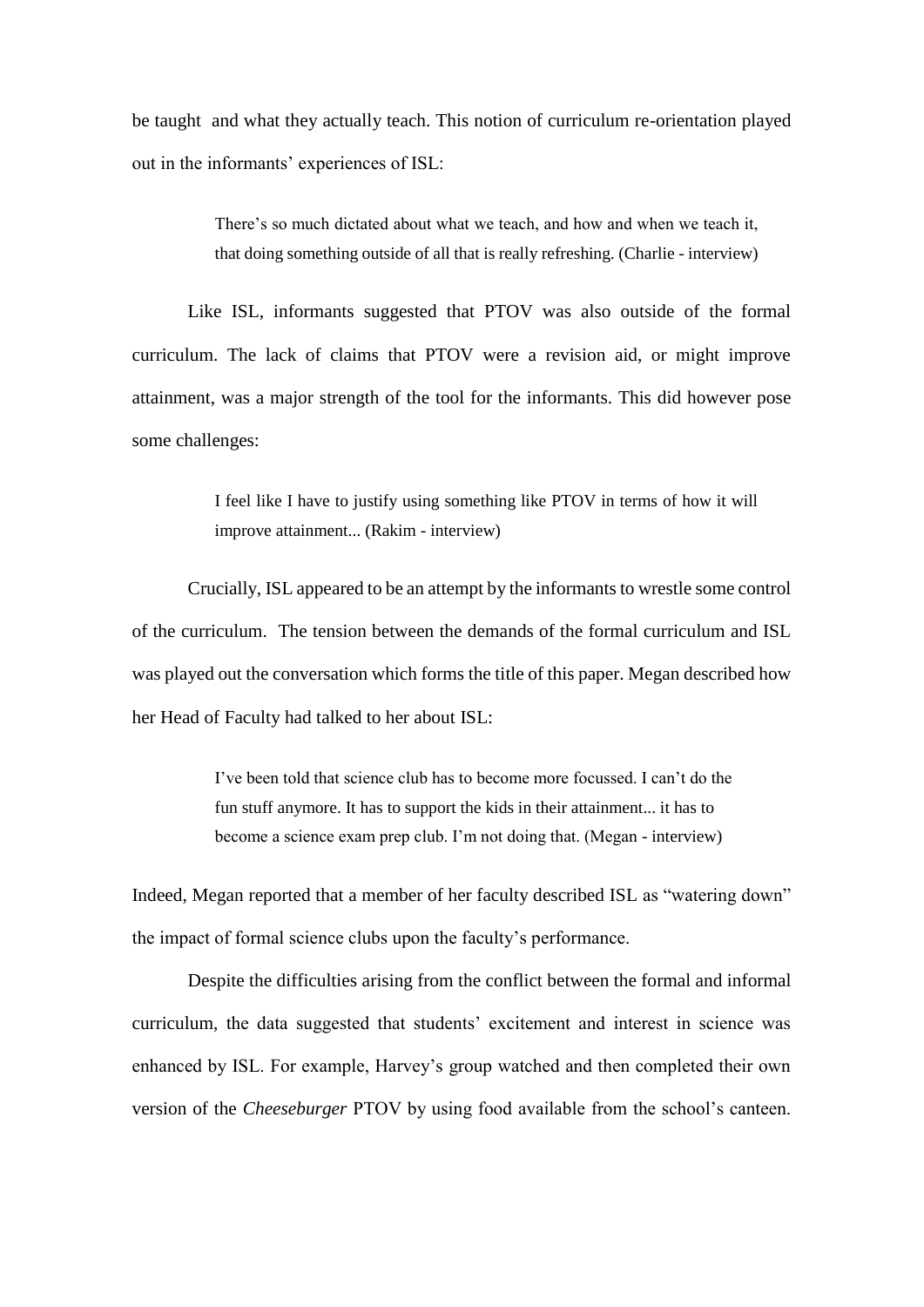This video depicts how a cheeseburger decomposes when placed in hydrochloric acid as an example of the digestive process:

The students were given a choice of three PTOV to watch. When they decided on the Cheeseburger PTOV Harvey accessed the video via YouTube and played it to the group - much to their noisy disgust when they saw the burger decomposing! (Observation field note)

This example of science in the 'real-world' was particularly impactful. The students' vocal comments - and facial expressions of disgust when seeing such a popular meal choice transform into anything other than an appetising form - allied to their ability to equate the scientific process in play with their own lives evidenced the impact this particular ISL approach.

#### **Discussion**

From considering the informants' data there are a number of key issues which have emerged. Primary amongst these was that enacting ISL was not without serious challenges. There appeared to be entrenched resistance towards ISL by some teachers, seemingly founded on the fear that informal learning would negatively impact upon students' examination attainment. This resistance could of course be a consequence of teachers simply not wanting, or having the time, to run science clubs. Although this second suggestion seems to be plausible, the data leads to the former having to be seriously considered.

The performative discourse at play were so prevalent that the notion of informal learning was, to some teachers at least, difficult to assimilate with the high-stakes testing culture in which they worked. This is a crucial point. The resistance displayed did not appear to be toward science clubs per se, rather it was directed towards informal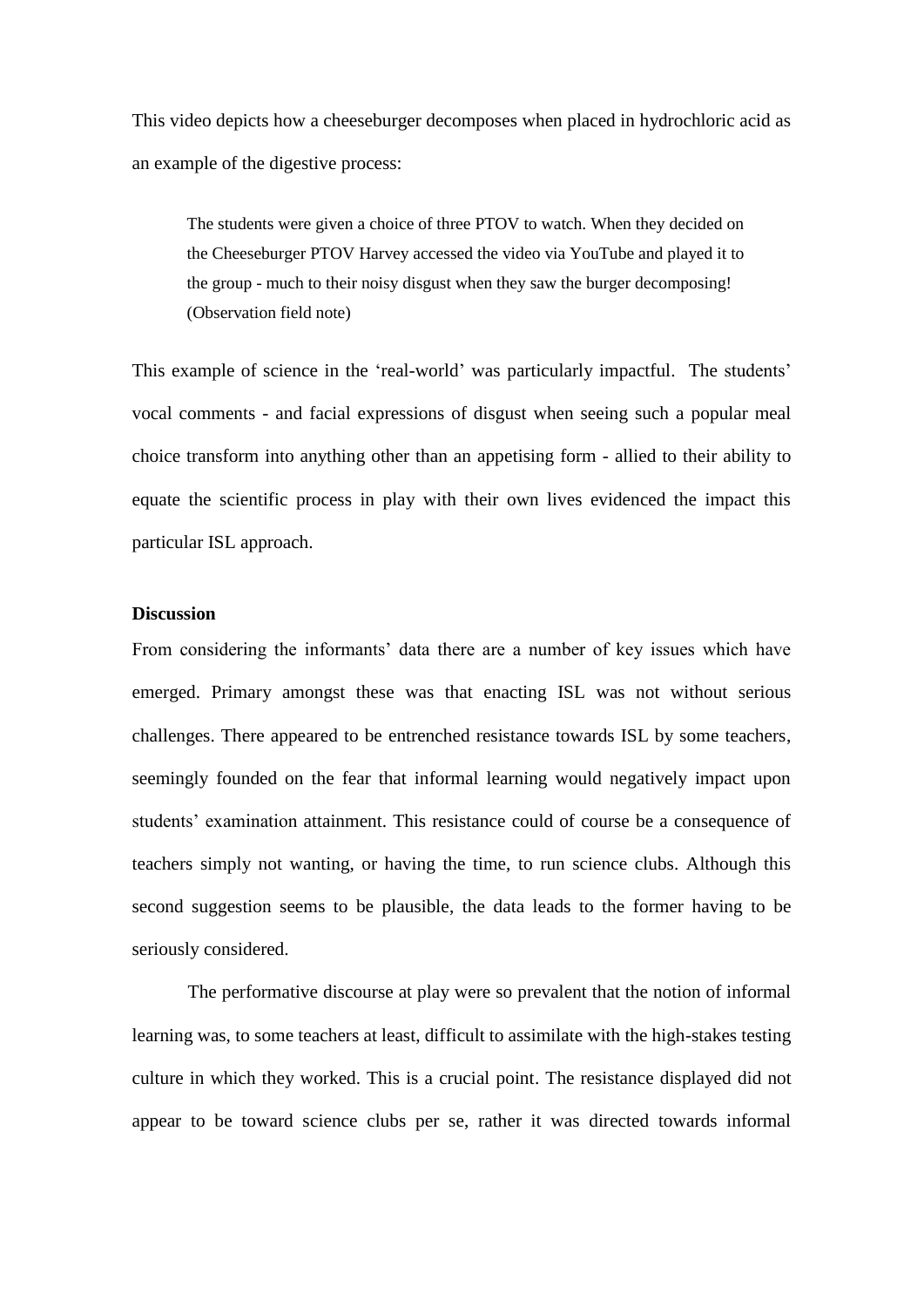approaches to science learning. As Megan reported, for some of her colleagues informal simply meant unfocussed and unproductive.

What was also of interest, was how ISL met resistance from some students. Charlie rehearsed how some of his students were confused with his ISL approach to science club. For some of Charlie's students, science club was about preparation for examinations. The need to justify ISL in relation to performance demands resulted in a tension between how the informants interpreted ISL and their 'coal face' work. For all the informants, performative demands were the single largest hurdle to overcome in relation to embedding ISL into their day-to-day work.

The informants suggested that when freed from the formal curriculum pressures they and their students faced, ISL gave the opportunity to think and reflect. What was particularly impactful was that the teachers themselves appreciated this opportunity. For example, all of the informants reported that they had developed their own subject and pedagogical knowledge from engaging with the PTOVs. Of course it could be argued that the development of such knowledge could have been the result of engagement with any effective resource. However, the informants reported that it was engaging with ISL outside of the day-to-day pressures of their work which was central to this process.

Wrapped up in this freedom, was how ISL supported the opportunity for process as well as facts to be explored, and for both of these to be contextualised within the 'realworld'. For the informants there was an almost inevitable focussing of science learning upon what students needed for examinations. Whilst they all maintained examinations were important, this focus had negated the opportunity for students and teachers to explore science informally and contextually.

Central to the tension between ISL and performative demands, was the conflict between the formal and informal curriculum. This tension resonates with the work of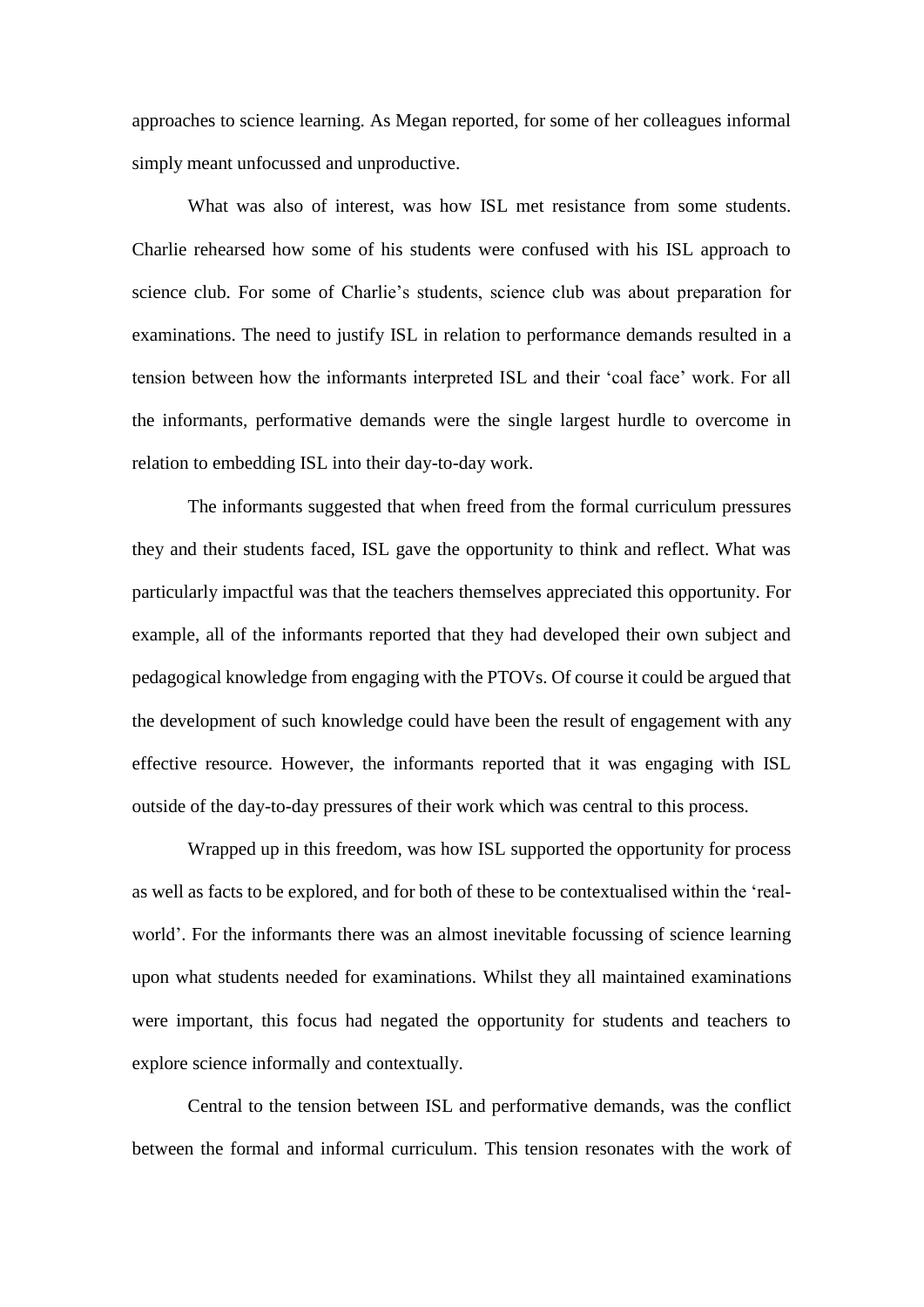Wellington and Ireson (2008), who highlight that informal learning can both support and conflict the formal science curriculum. It was this conflict which, in many ways, underpinned the challenges the informants faced in raising the profile of ISL. Ultimately, the conflict between the formal and informal curriculum had a significant impact upon how these teachers had to 'sell' ISL to their colleagues.

For the informants, ISL did support a vital part of re-orientating the formal curriculum though one crucial element - time. In the formal curriculum time was a constant pressure, with the need to 'cover' content and complete assessments the key driver. Without these pressures, ISL supported three key activities:

- time to get things wrong and learn from the process
- $\bullet$  time to do new things
- time to contextualise science in the world

For the informants, giving students the opportunity to engage with science, and to possibly fail in the process, was fundamental to ISL. The formal curriculum was so highly directing that there was little or no time to review and reflect upon results which did not fit the expected pattern. Informants identified the process of discovery through exploring the unexpected as a cornerstone of science, and yet they maintained that discovery and failure were being increasingly marginalised. For these teachers, the formal curriculum just did not have time for students to engage with incorrect answers.

Similarly, ISL supported the opportunity for the informants to try new pedagogical methods. This was a particular strength of the PTOV, there were many instances where approaches towards science learning were modelled in ways which the teachers had not previously encountered. As such, ISL led to new ways of exploring topics for both teachers and students.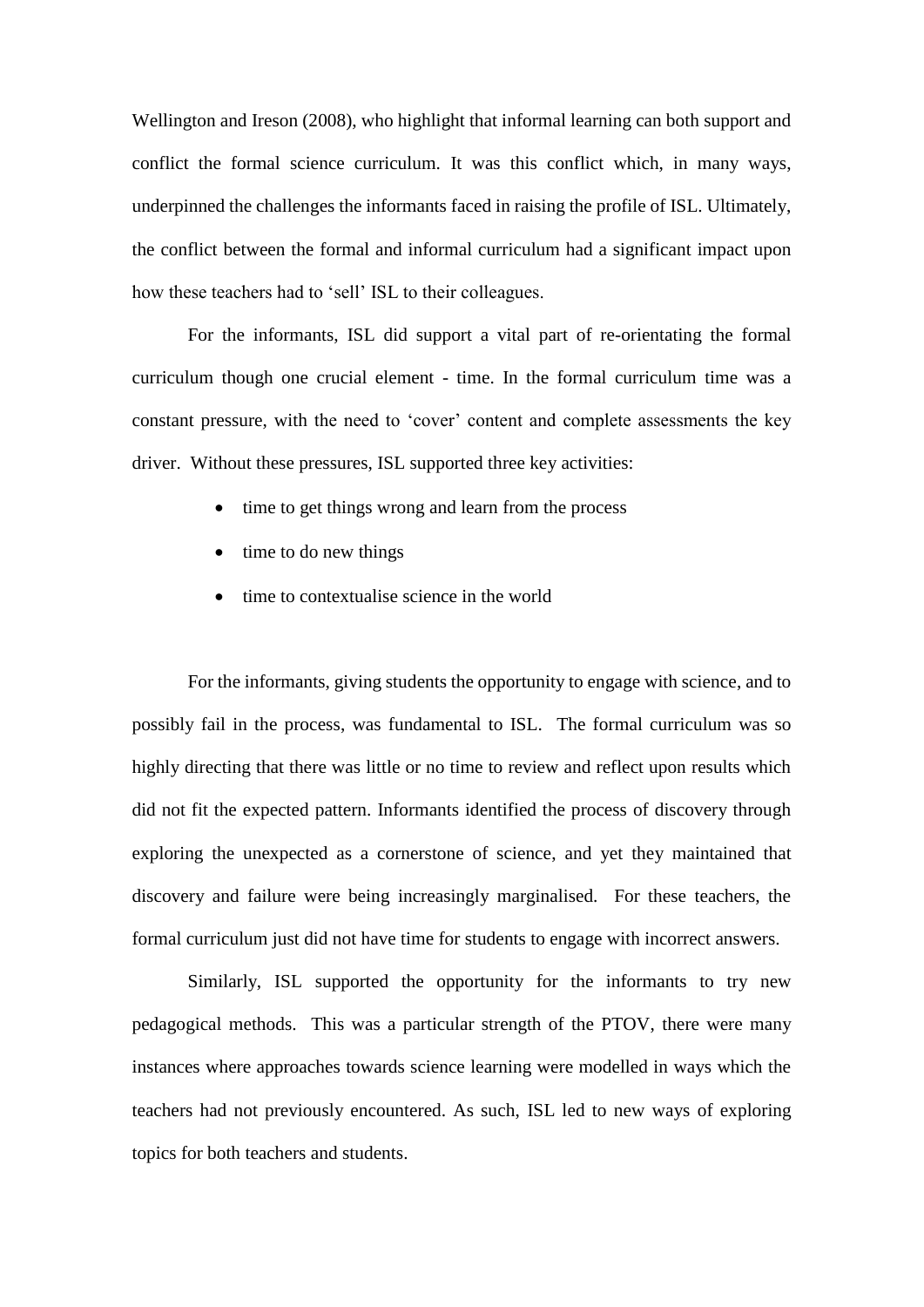ISL also gave the opportunity for students to be released from the pressure to produce results which fitted a mark scheme. This was an important point for both teachers and students. Being released from the requirement to produce 'the' answer meant that students could produce 'an' answer. Moreover, ISL supported the opportunity to consider the results the students had produced in terms of questions such as "does this seem likely"?

Finally, and vitally, ISL gave students the opportunity to contextualise science. The trip to the shopping centre's perfume counter was one example of such contextualisation. A central part of the ISL models employed by the informants was that science should not be divorced from the 'real-world'. Indeed, for these teachers their dayto-day work had lost sight of the notion that science was a way of understanding the world.

What strongly resonated with all the informants, was how they reported that they were increasingly asked to teach their students to remember and regurgitate facts rather than develop a deep understanding of the scientific world. For too many of their students, science was about "boring stuff" that they did not understand. Key to this lack of understanding was lack of context. For the teachers in this study, ISL was fundamentally about contextualising science in the world that their students recognised.

#### **Fighting the battle for informal science learning**

Considering how the teachers in this study enacted ISL at the micro-scale, reveals macroscale epistemological and political considerations. The informants' data has suggested that the neo-liberal and performative educational model outlined by authors such as Ball (2003), has fundamentally impacted on their work as science educators. Inevitably, these considerations also have significant consequences for ISL and informal learning *per se*.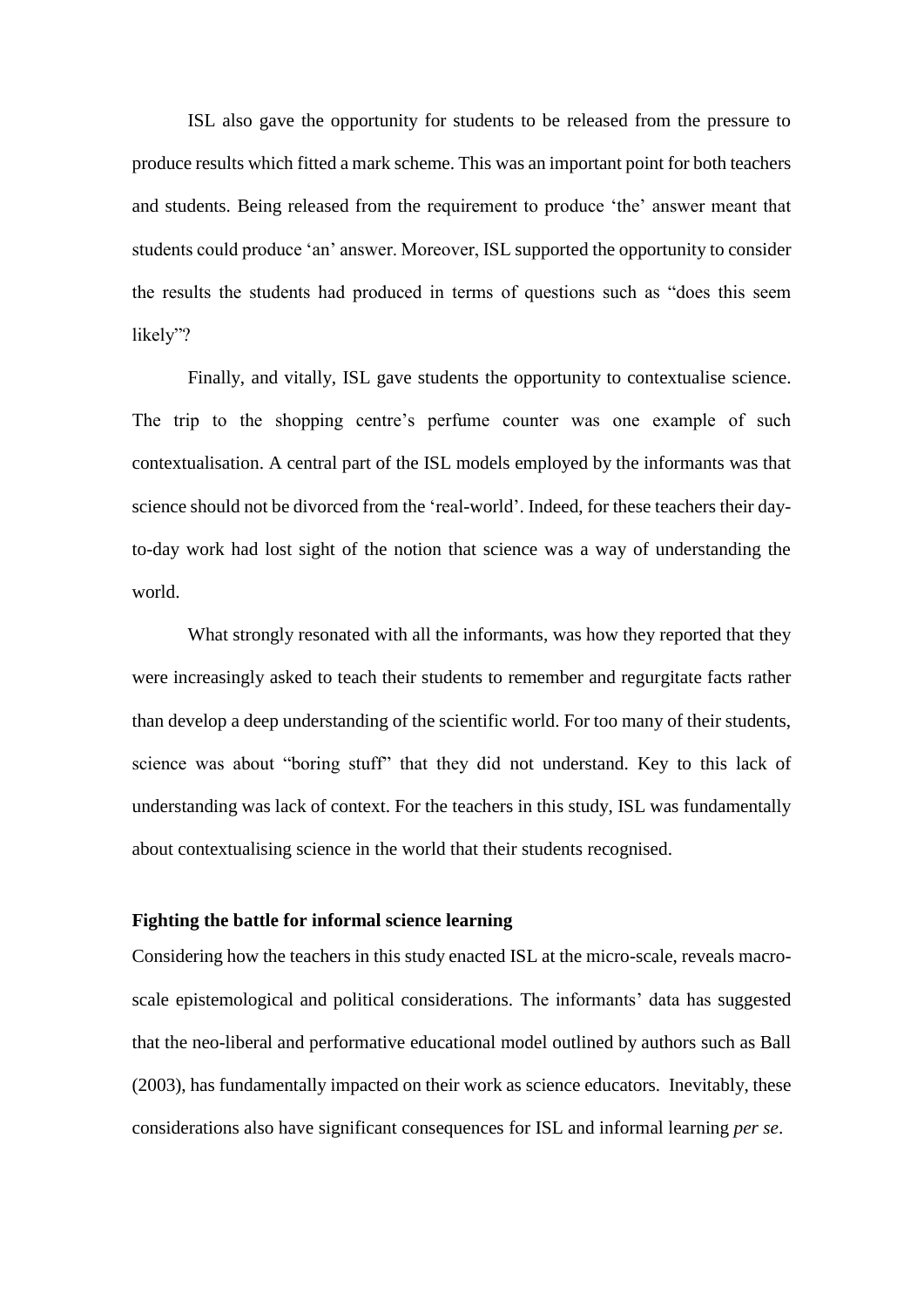For the informants, science teaching had become inextricably linked with 'pressure cooker' (Perryman *et al*, 2011) performative measures. They also maintained that as a result informal learning was difficult, if not impossible, to enact. When keeping this context in mind, it appears that there are two headline findings:

- ISL had to be justified within performative contexts
- there was conflict between formal and informal science curriculum

From considering these headlines, it seems that the research reported here paints a sobering picture of these informants' attempts to enact ISL due to seemingly entrenched deficit models surrounding informal learning. Nevertheless, there is a positive side. Despite challenging circumstances, the key informants developed and enacted ISL approaches which they maintained enhanced learning, and indeed enjoyment, of science (see Osborne and Dillon, 2007). For the informants, ISL enabled them to locate their students' learning within an informal context not constrained by the demands of the formal curriculum and examinations. Vitally, the informants maintained that it was this ISL context which gave their students freedom to learn.

Ball *et al* (2012, 145) assert that 'performance...is perhaps the master discourse of schooling in the twenty-first century'. In the cases reported here, the 'embeddedness' of performance in schools appeared to undermine ISL enactment. Nonetheless, the informants' enacted models of ISL that they maintained worked in the contexts of their schools.

To conclude, it seems appropriate to reconsider the title of this paper which claimed that there was a 'battle' to enact ISL. From investigating the cases reported here, this was a battle the informants passionately felt worth fighting despite not being an easy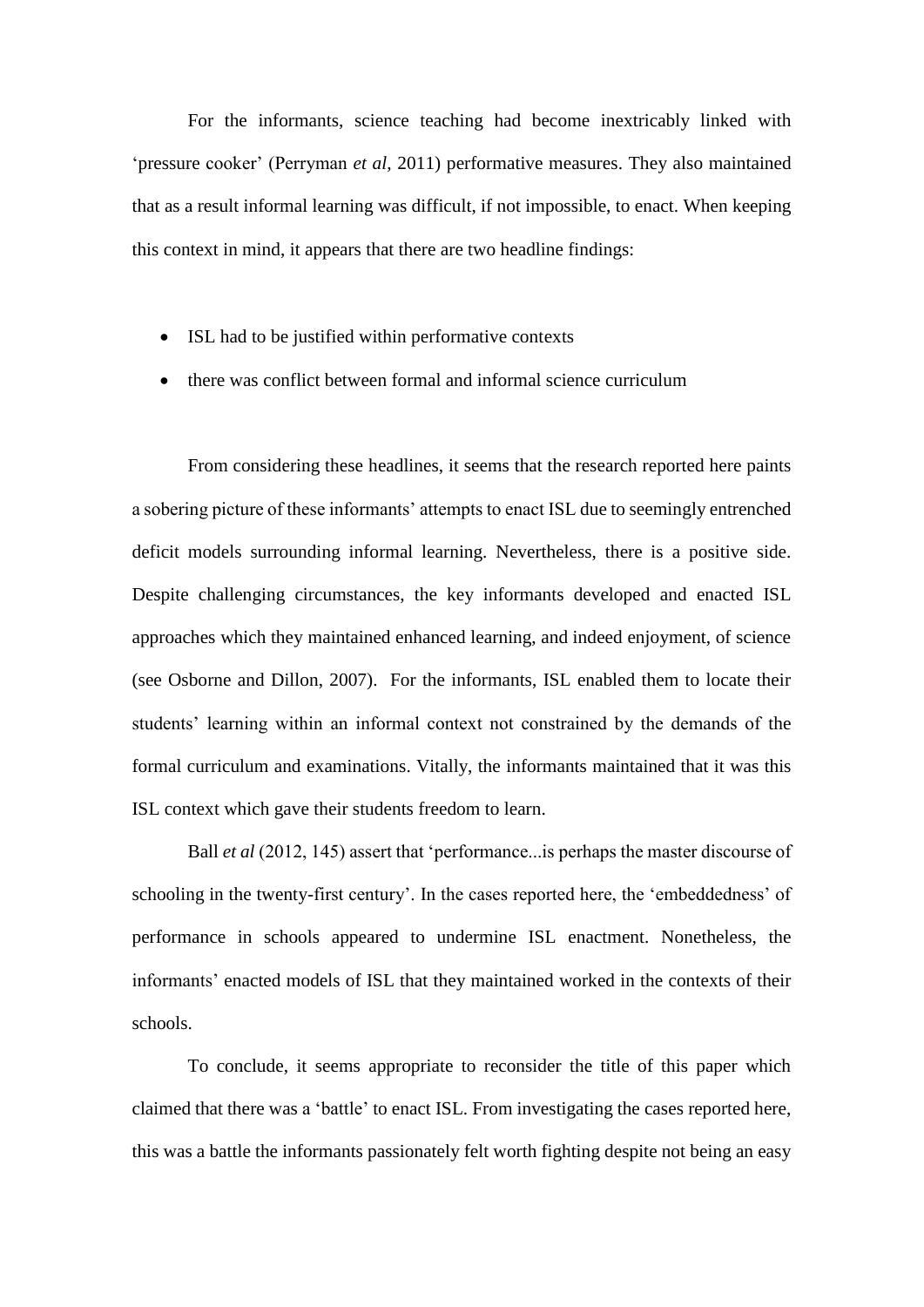course of action. Indeed, it could be argued that 'informal' learning was seen as unproductive, unfocused and unhelpful. Nonetheless, for these teachers fighting to enact ISL is their schools not only benefited their students, it also emphasised that learning science was fundamentally about understanding the world as much as attaining performative metrics.

#### **References**

- Ball, S. 2003. The teacher's soul and the terrors of performativity. *Journal of Education Policy* 18:2, 215-228.
- Ball, S., Maguire, M., & Braun, A. 2012. *How Schools Do Policy: Policy Enactments in Secondary Schools* Abingdon: Routledge
- Ben-Peretz, M. 1990. *The Teacher-Curriculum Encounter. Freeing Teachers form the Tyranny of Texts*. New York. State University of New York Press.
- Black, P., and Lucas, A. (Eds). 1993. *Children's Informal Ideas in Science*. London. Routledge.
- Braund. M., & Reiss, M. (Eds). 2004. *Learning Science outside the Classroom*. Abingdon. Routledge. pp1-13
- British Educational Research Association (BERA). 2011 *Ethical guidelines for educational research*. [http://content.yudu.com/Library/A1t9gr/BERAEthicalGuideline/resources/index](http://content.yudu.com/Library/A1t9gr/BERAEthicalGuideline/resources/index.htm?referrerUrl=http%25253A%25252F%25252Fwww.yudu.com%25252Fitem%25252Fdetails%25252F375952%25252FBERA-Ethical-Guidelines-2011) [.htm?referrerUrl=http%25253A%25252F%25252Fwww.yudu.com%25252Fite](http://content.yudu.com/Library/A1t9gr/BERAEthicalGuideline/resources/index.htm?referrerUrl=http%25253A%25252F%25252Fwww.yudu.com%25252Fitem%25252Fdetails%25252F375952%25252FBERA-Ethical-Guidelines-2011) [m%25252Fdetails%25252F375952%25252FBERA-Ethical-Guidelines-2011](http://content.yudu.com/Library/A1t9gr/BERAEthicalGuideline/resources/index.htm?referrerUrl=http%25253A%25252F%25252Fwww.yudu.com%25252Fitem%25252Fdetails%25252F375952%25252FBERA-Ethical-Guidelines-2011) accessed July 2014
- Charmaz, K. 2005. Grounded Theory in the 21st Century. In N. Denzin & Y. Lincoln (Eds.), *Handbook of Qualitative Research* (3rd ed.). Thousand Oaks: Sage.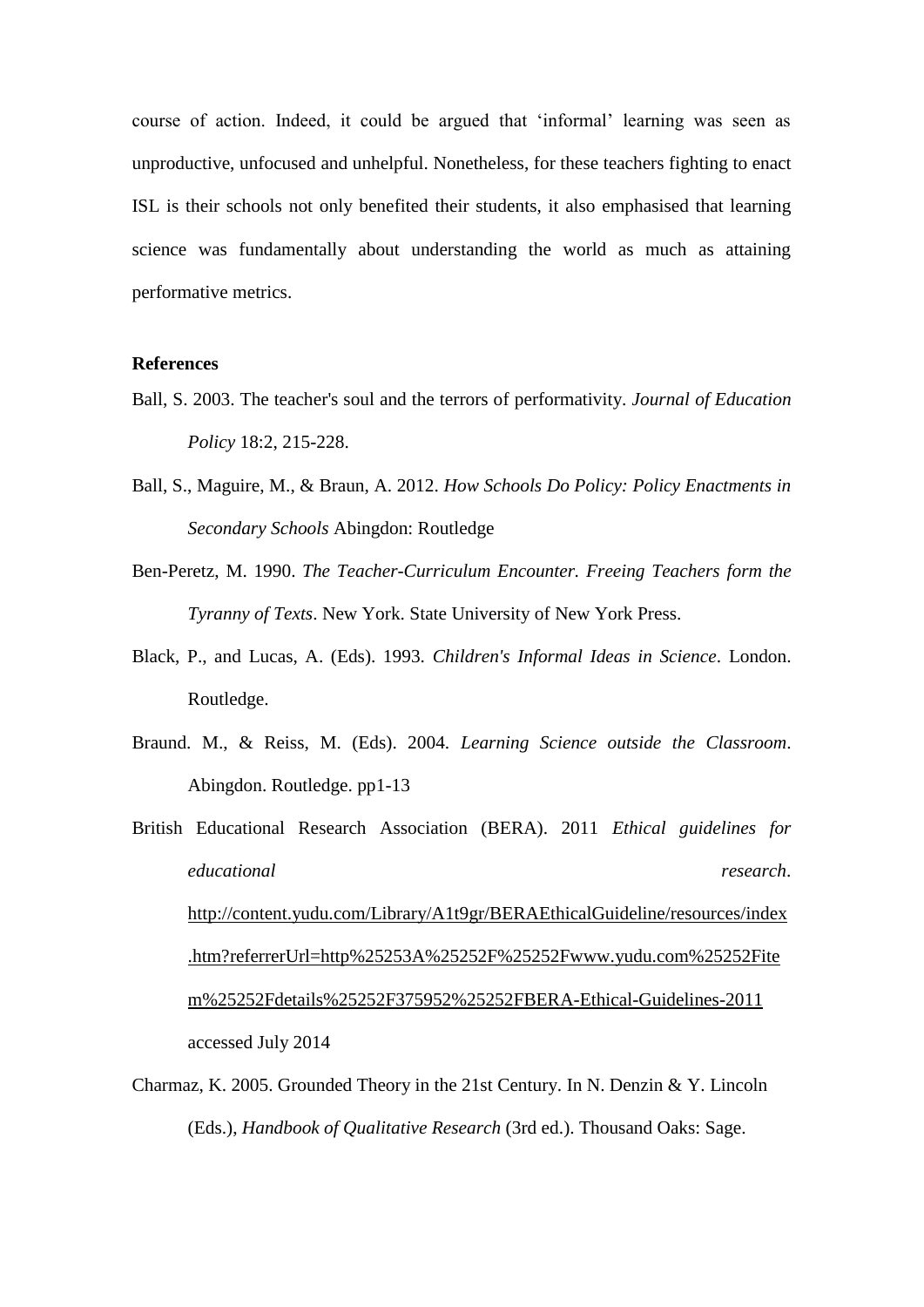- Claxton, G. 2007. Expanding Young People's Capacity to Learn, *British Journal of Educational Studies*, 55:2, 115-134
- Delamont, S. 1976. Beyond Flanders Fields: The Relationship of Subject Matter and Individuality to Classroom Style. In Explorations *in Classroom Observation*, M. Stubbs, and S. Delamont (Eds), 101-131. London: John Wiley and Sons.

Denzin, N. 1970. *The Research Act in Sociology*. Chicago: Aldine.

- Dillon, J. 2008. *A review of the Research on Practical Work in School Scienc*e. London: Kings Collage
- Falk, J., and D. Dierking. 1992, *The Museum Experience*. Washington. Whalesback Books.
- Geelan. R., H. Wildy. W. Louden and J, Wallace. 2004. Teaching for understanding and/or teaching for the examination in high school physics, *International Journal of Science Education*, 26:4, 447-462
- Glaser, B., & Strauss, A. 1967. *The Discovery of Grounded Theory: Strategies for Qualitative Research*. Chicago: Aldine.
- Guba, E. and Lincoln, Y. 1994. Competing Paradigms in Qualitative Research. In Denzin, N., & Lincoln, Y. (Eds.). (2005). *The Sage Handbook of Qualitative Research* (2nd ed.). London: Sage.
- Kvale, S., and S. Brinkman. 2008. *Interviews. Learning the Craft of Qualitative Research Interviewing*. London: Sage
- Lucas. A. 1983. Scientific Literacy and Informal Science Learning. *Studies in Science Education*, 10:1, 1-36
- Lucas. A. 1991. 'Info-tainmnet' and informal Sources for Learning Science*. International Journal of Science Education*. 13:5, 495-504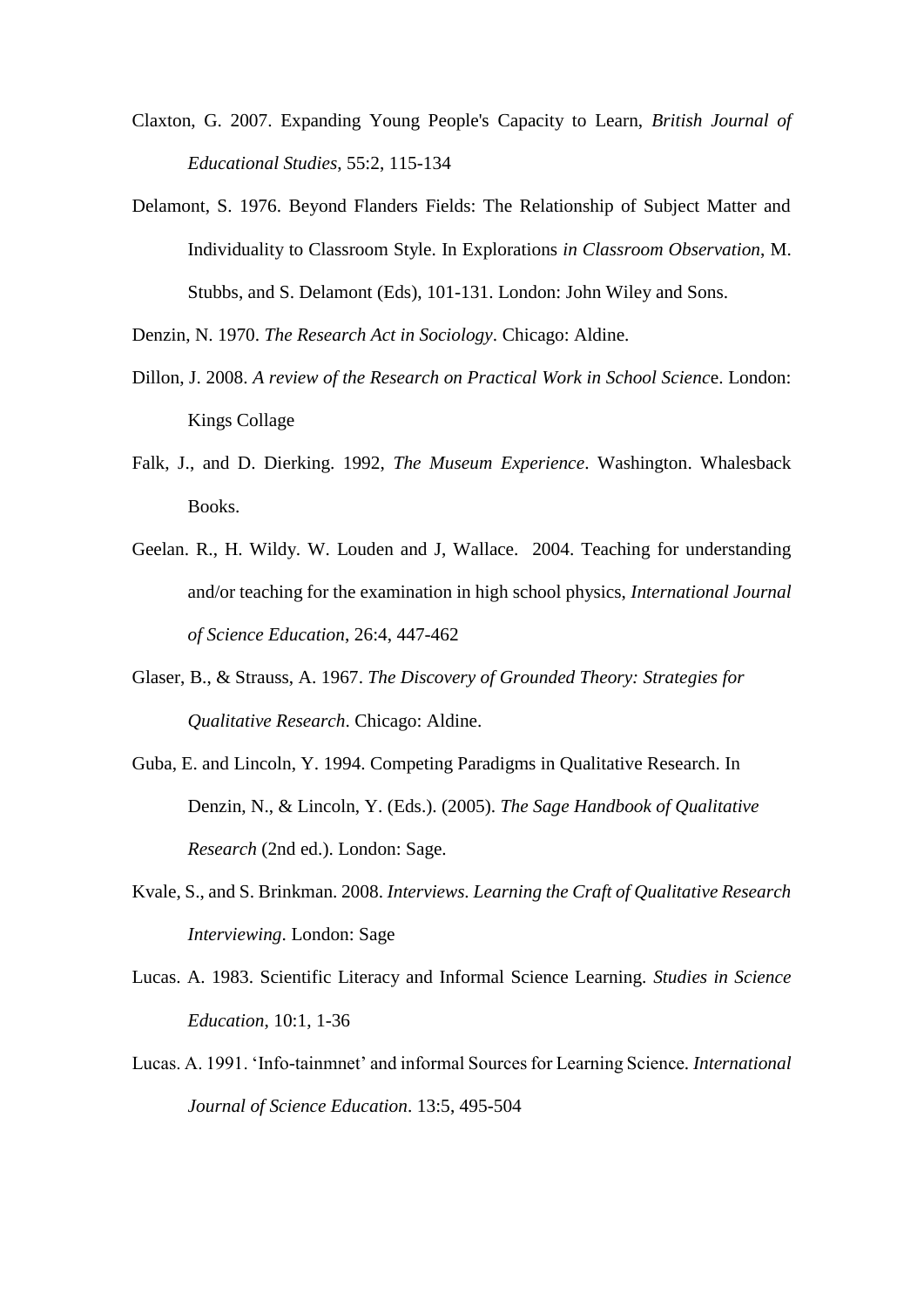- Lucas, A, McManus, P & G. Thomas. 1986. [Investigating learning from informal](http://www.tandfonline.com/doi/full/10.1080/0140528860080401#abstract)  [Sources: Listening to Conversations and Observing Play in Science Museums.](http://www.tandfonline.com/doi/full/10.1080/0140528860080401#abstract) *European Journal of Science Education.* 8:4, 341-352
- Lyotard, J. 1979. *The postmodern condition: A report on knowledge* (G. Bennington and B. Massumi, Trans.). Manchester: Manchester University Press.
- Osborne, J. and Collins, S., 2001. Pupils' views of the role and value of the science curriculum: a focus group study. *International Journal of Science Education*, 23(5), 441-467.
- Osborne, J. and J. Dillon. 2007. Research on learning in Informal Contexts: Advancing the field? *International Journal of Science Education,* 29:12, 1441-1445
- Perryman, J. S, Ball, M, Maguire and A, Braun. 2011. Life in the Pressure Cooker School League Tables and English and Mathematics Teachers' Responses to Accountability in a Results-Driven Era, *British Journal of Educational Studies*, 59:2, 179-195,
- Philips, M., D, Finklestein and S. Wever-Freichs. 2007. School site to Museum Floor: How informal science institutions work with schools. *International Journal of Science Education,* 29:12, 1489-1507
- Poliakoff, M., and B. Harran. 2008. YouTube in its element. *Teaching Chemical Engineering*. December 2008/January 2009.
- Schibeci, R, 1989. Home and School Peer Group Influences on Student Attitudes and Achievement in Science. *Science Education*. 73:1 13-24
- Stocklmayer, S., L. Rennie, and J. Gilbert. 2010. The roles of the formal and informal sectors in the provision of effective science education. *Studies in Science Education*, 46:1, 1-44.